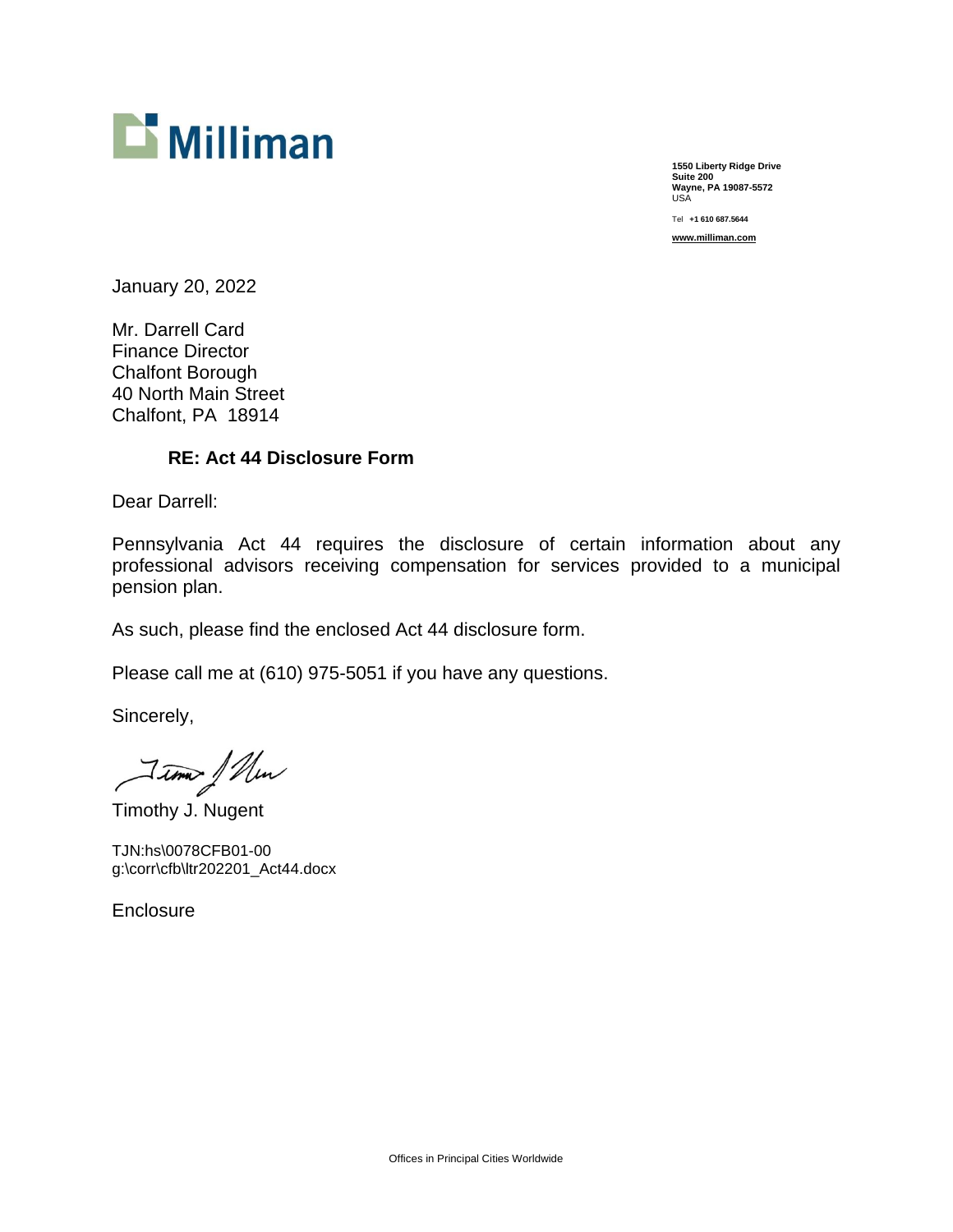## **BOROUGH OF CHALFONT ACT 44 REQUIRED DISCLOSURES**

Act 44 requires service providers to provide certain disclosures on an annual basis. Act 44 also requires would-be service providers to provide certain disclosures in connection with their proposals for services. Accordingly, please answer the following questions:

1. What are the names and titles of each individual who is or would be providing services to the Plans? Please include any advisors and subcontractors.

Timothy J. Nugent, Consulting Actuary

2. Are any of the individuals, advisors or subcontractors listed in Q&A 1 either (a) current or former officials or employees of the Borough of Chalfont (Borough) or (b) current or former registered Federal or State lobbyists? If yes, please describe. In addition, please describe what are or would be the responsibilities of any such individual, advisor or subcontractor to the Plans.

Answer: No

3. Has any individual, advisor or subcontractor as defined in Act 44, made a contribution since December 17, 2009 to any official in the Borough? If so, please describe.

Answer: No

4. Does any individual, advisor or subcontractor listed in Q&A 1, or any affiliated entity to such individual, advisor or subcontractor as defined in Act 44, have a direct financial, commercial or business relationship with any official of the Plans, or of the Borough, on or after December 17, 2009? If so, please describe.

Answer: No

5. Has any individual, advisor or subcontractor listed in Q&A 1, or any affiliated entity to such individual, advisor or subcontractor as defined in Act 44, offered or conferred a gift of something having more than a nominal value to an official of the Plans, or an official of the Borough, on or after December 17, 2009? If so, please describe.

Answer: No

6. Has any individual, advisor or subcontractor listed in Q&A 1, or any affiliated entity to such individual, advisor or subcontractor as defined in Act 44, made a contribution of more than \$500 in aggregate to a candidate for public office in the Commonwealth, or the holder of that office, or to a political committee of such person, on or after December 17, 2009? If so, please describe.

Answer: No